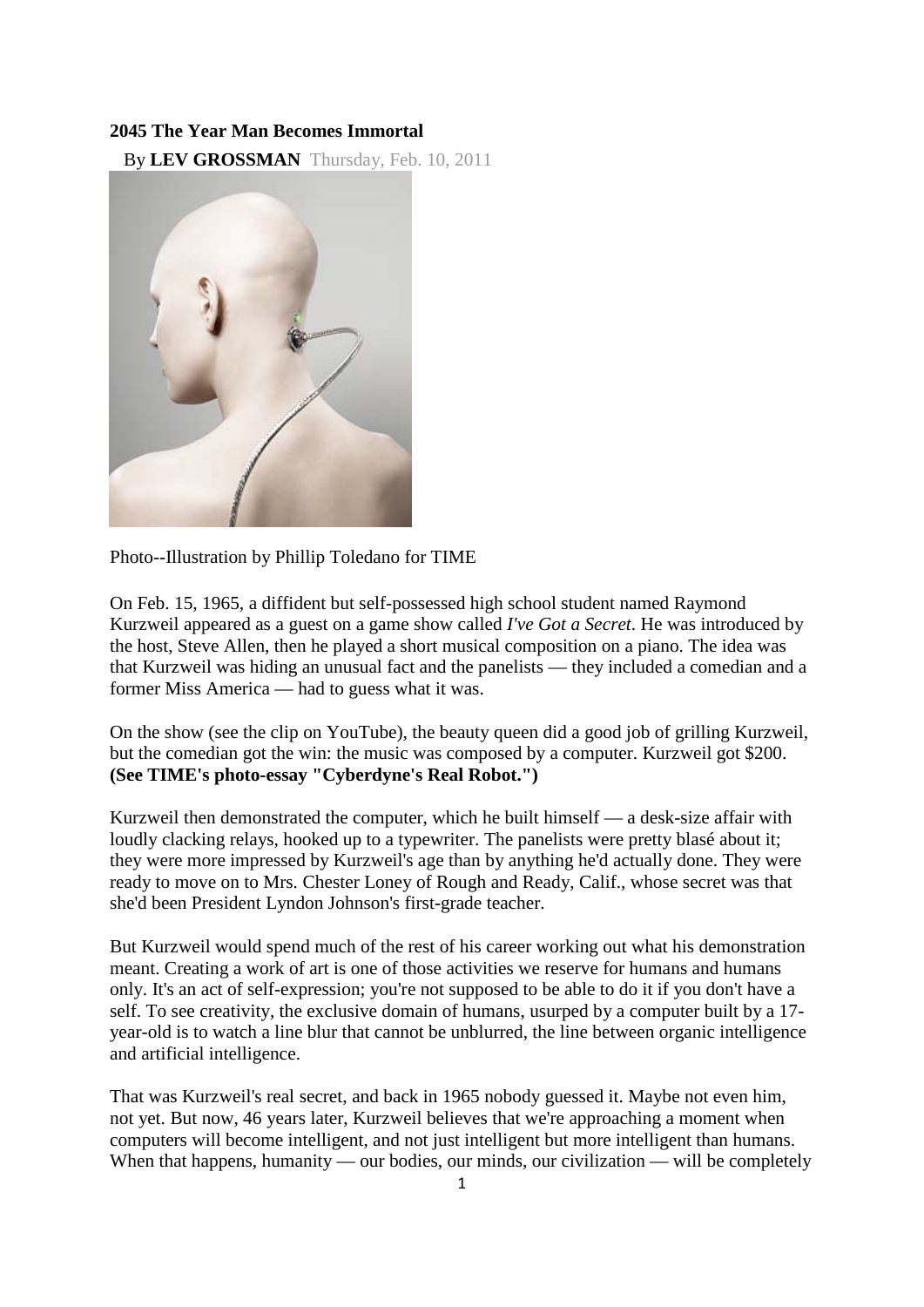and irreversibly transformed. He believes that this moment is not only inevitable but imminent. According to his calculations, the end of human civilization as we know it is about 35 years away. **[\(See the best inventions of 2010.\)](http://www.time.com/time/specials/packages/0,28757,2029497,00.html)**

Computers are getting faster. Everybody knows that. Also, computers are getting faster *faster* — that is, the rate at which they're getting faster is increasing.

## True? True.

So if computers are getting so much faster, so incredibly fast, there might conceivably come a moment when they are capable of something comparable to human intelligence. Artificial intelligence. All that horsepower could be put in the service of emulating whatever it is our brains are doing when they create consciousness — not just doing arithmetic very quickly or composing piano music but also driving cars, writing books, making ethical decisions, appreciating fancy paintings, making witty observations at cocktail parties.

If you can swallow that idea, and Kurzweil and a lot of other very smart people can, then all bets are off. From that point on, there's no reason to think computers would stop getting more powerful. They would keep on developing until they were far more intelligent than we are. Their rate of development would also continue to increase, because they would take over their own development from their slower-thinking human creators. Imagine a computer scientist that was itself a super-intelligent computer. It would work incredibly quickly. It could draw on huge amounts of data effortlessly. It wouldn't even take breaks to play Farmville.

Probably. It's impossible to predict the behavior of these smarter-than-human intelligences with which (with whom?) we might one day share the planet, because if you could, you'd be as smart as they would be. But there are a lot of theories about it. Maybe we'll merge with them to become super-intelligent cyborgs, using computers to extend our intellectual abilities the same way that cars and planes extend our physical abilities. Maybe the artificial intelligences will help us treat the effects of old age and prolong our life spans indefinitely. Maybe we'll scan our consciousnesses into computers and live inside them as software, forever, virtually. Maybe the computers will turn on humanity and annihilate us. The one thing all these theories have in common is the transformation of our species into something that is no longer recognizable as such to humanity circa 2011. This transformation has a name: the Singularity.

The difficult thing to keep sight of when you're talking about the Singularity is that even though it sounds like science fiction, it isn't, no more than a weather forecast is science fiction. It's not a fringe idea; it's a serious hypothesis about the future of life on Earth. There's an intellectual gag reflex that kicks in anytime you try to swallow an idea that involves superintelligent immortal cyborgs, but suppress it if you can, because while the Singularity appears to be, on the face of it, preposterous, it's an idea that rewards sober, careful evaluation.

People are spending a lot of money trying to understand it. The three-year-old Singularity University, which offers inter-disciplinary courses of study for graduate students and executives, is hosted by NASA. Google was a founding sponsor; its CEO and co-founder Larry Page spoke there last year. People are attracted to the Singularity for the shock value, like an intellectual freak show, but they stay because there's more to it than they expected. And of course, in the event that it turns out to be real, it will be the most important thing to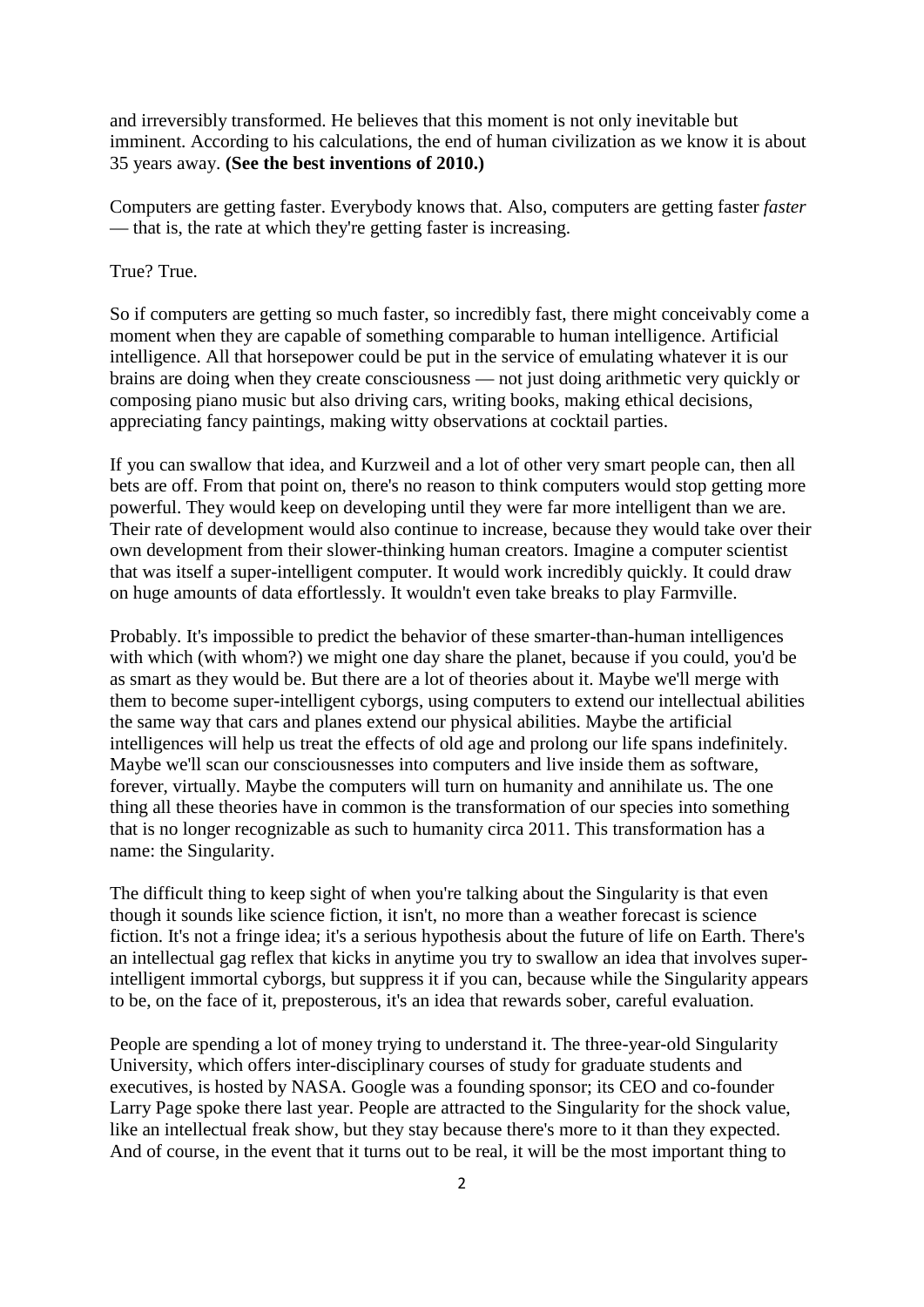happen to human beings since the invention of language. **[\(See "Is Technology Making Us](http://www.time.com/time/health/article/0,8599,2041714,00.html)  [Lonelier?"\)](http://www.time.com/time/health/article/0,8599,2041714,00.html)**

The Singularity isn't a wholly new idea, just newish. In 1965 the British mathematician I.J. Good described something he called an "intelligence explosion":

*Let an ultraintelligent machine be defined as a machine that can far surpass all the intellectual activities of any man however clever. Since the design of machines is one of these intellectual activities, an ultraintelligent machine could design even better machines; there would then unquestionably be an "intelligence explosion," and the intelligence of man would be left far behind. Thus the first ultraintelligent machine is the last invention that man need ever make.* 

The word *singularity* is borrowed from astrophysics: it refers to a point in space-time — for example, inside a black hole — at which the rules of ordinary physics do not apply. In the 1980s the science-fiction novelist Vernor Vinge attached it to Good's intelligence-explosion scenario. At a NASA symposium in 1993, Vinge announced that "within 30 years, we will have the technological means to create super-human intelligence. Shortly after, the human era will be ended."

By that time Kurzweil was thinking about the Singularity too. He'd been busy since his appearance on *I've Got a Secret*. He'd made several fortunes as an engineer and inventor; he founded and then sold his first software company while he was still at MIT. He went on to build the first print-to-speech reading machine for the blind — Stevie Wonder was customer No. 1 — and made innovations in a range of technical fields, including music synthesizers and speech recognition. He holds 39 patents and 19 honorary doctorates. In 1999 President Bill Clinton awarded him the National Medal of Technology. **[\(See pictures of adorable](http://www.time.com/time/photogallery/0,29307,1815874,00.html)  [robots.\)](http://www.time.com/time/photogallery/0,29307,1815874,00.html)**

But Kurzweil was also pursuing a parallel career as a futurist: he has been publishing his thoughts about the future of human and machine-kind for 20 years, most recently in *The Singularity Is Near*, which was a best seller when it came out in 2005. A documentary by the same name, starring Kurzweil, Tony Robbins and Alan Dershowitz, among others, was released in January. (Kurzweil is actually the subject of two current documentaries. The other one, less authorized but more informative, is called *The Transcendent Man*.) Bill Gates has called him "the best person I know at predicting the future of artificial intelligence."**[\(See the](http://www.time.com/time/specials/packages/0,28757,1984685,00.html)  [world's most influential people in the 2010 TIME 100.\)](http://www.time.com/time/specials/packages/0,28757,1984685,00.html)**

In real life, the transcendent man is an unimposing figure who could pass for Woody Allen's even nerdier younger brother. Kurzweil grew up in Queens, N.Y., and you can still hear a trace of it in his voice. Now 62, he speaks with the soft, almost hypnotic calm of someone who gives 60 public lectures a year. As the Singularity's most visible champion, he has heard all the questions and faced down the incredulity many, many times before. He's good-natured about it. His manner is almost apologetic: I wish I could bring you less exciting news of the future, but I've looked at the numbers, and this is what they say, so what else can I tell you?

Kurzweil's interest in humanity's cyborganic destiny began about 1980 largely as a practical matter. He needed ways to measure and track the pace of technological progress. Even great inventions can fail if they arrive before their time, and he wanted to make sure that when he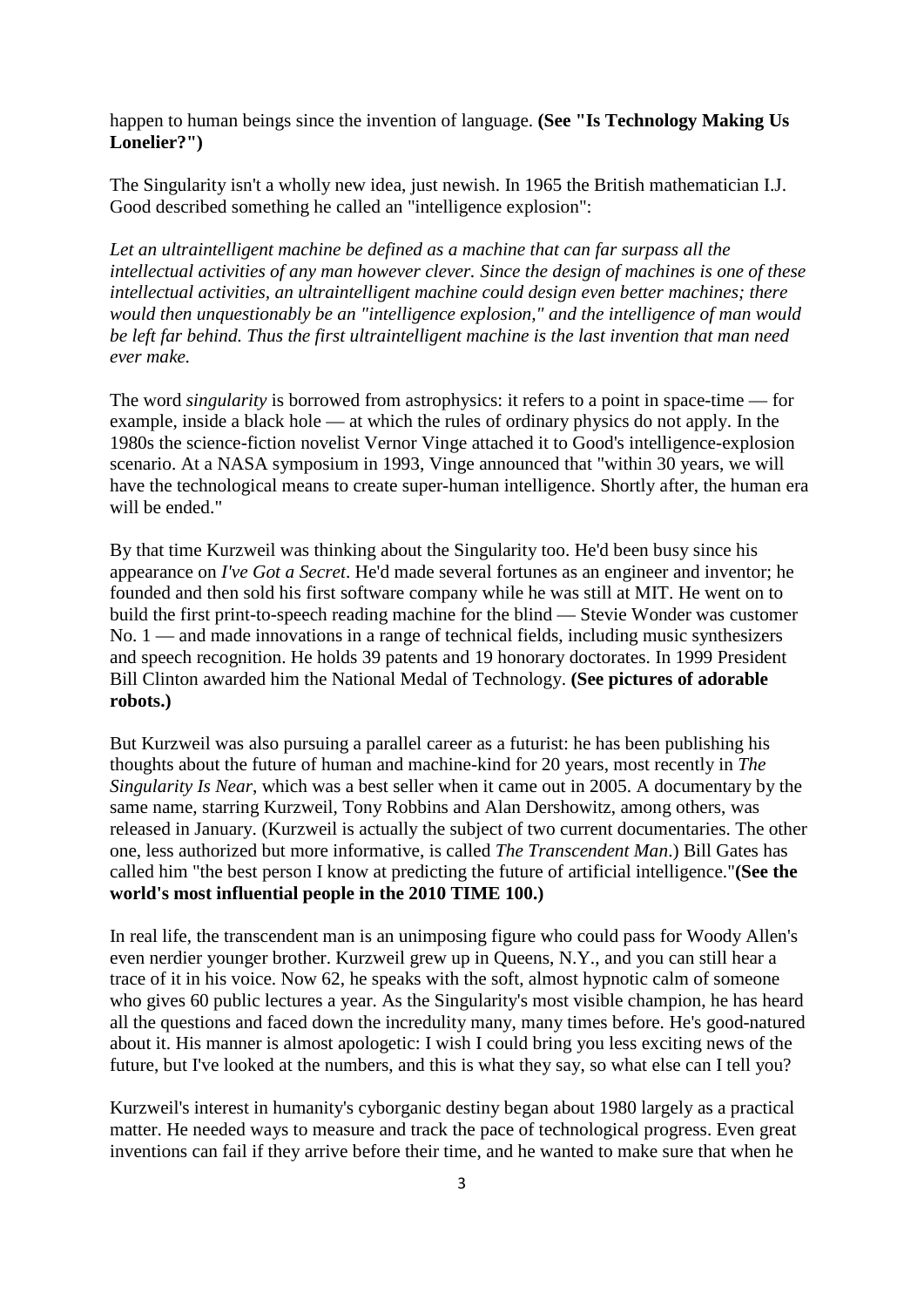released his, the timing was right. "Even at that time, technology was moving quickly enough that the world was going to be different by the time you finished a project," he says. "So it's like skeet shooting — you can't shoot at the target." He knew about Moore's law, of course, which states that the number of transistors you can put on a microchip doubles about every two years. It's a surprisingly reliable rule of thumb. Kurzweil tried plotting a slightly different curve: the change over time in the amount of computing power, measured in MIPS (millions of instructions per second), that you can buy for \$1,000.

As it turned out, Kurzweil's numbers looked a lot like Moore's. They doubled every couple of years. Drawn as graphs, they both made exponential curves, with their value increasing by multiples of two instead of by regular increments in a straight line. The curves held eerily steady, even when Kurzweil extended his backward through the decades of pretransistor computing technologies like relays and vacuum tubes, all the way back to 1900. **[\(Comment](http://www.time.com/time/health/article/0,8599,2048138,00.html#comments)  [on this story.\)](http://www.time.com/time/health/article/0,8599,2048138,00.html#comments)**

Kurzweil then ran the numbers on a whole bunch of other key technological indexes — the falling cost of manufacturing transistors, the rising clock speed of microprocessors, the plummeting price of dynamic RAM. He looked even further afield at trends in biotech and beyond — the falling cost of sequencing DNA and of wireless data service and the rising numbers of Internet hosts and nanotechnology patents. He kept finding the same thing: exponentially accelerating progress. "It's really amazing how smooth these trajectories are," he says. "Through thick and thin, war and peace, boom times and recessions." Kurzweil calls it the law of accelerating returns: technological progress happens exponentially, not linearly.

Then he extended the curves into the future, and the growth they predicted was so phenomenal, it created cognitive resistance in his mind. Exponential curves start slowly, then rocket skyward toward infinity. According to Kurzweil, we're not evolved to think in terms of exponential growth. "It's not intuitive. Our built-in predictors are linear. When we're trying to avoid an animal, we pick the linear prediction of where it's going to be in 20 seconds and what to do about it. That is actually hardwired in our brains."

Here's what the exponential curves told him. We will successfully reverse-engineer the human brain by the mid-2020s. By the end of that decade, computers will be capable of human-level intelligence. Kurzweil puts the date of the Singularity — never say he's not conservative — at 2045. In that year, he estimates, given the vast increases in computing power and the vast reductions in the cost of same, the quantity of artificial intelligence created will be about a billion times the sum of all the human intelligence that exists today. **[\(See how robotics are](http://www.time.com/time/specials/packages/article/0,28804,2032747_2033111_2033133,00.html)  [changing the future of medicine.\)](http://www.time.com/time/specials/packages/article/0,28804,2032747_2033111_2033133,00.html)**

The Singularity isn't just an idea. it attracts people, and those people feel a bond with one another. Together they form a movement, a subculture; Kurzweil calls it a community. Once you decide to take the Singularity seriously, you will find that you have become part of a small but intense and globally distributed hive of like-minded thinkers known as Singularitarians.

Not all of them are Kurzweilians, not by a long chalk. There's room inside Singularitarianism for considerable diversity of opinion about what the Singularity means and when and how it will or won't happen. But Singularitarians share a worldview. They think in terms of deep time, they believe in the power of technology to shape history, they have little interest in the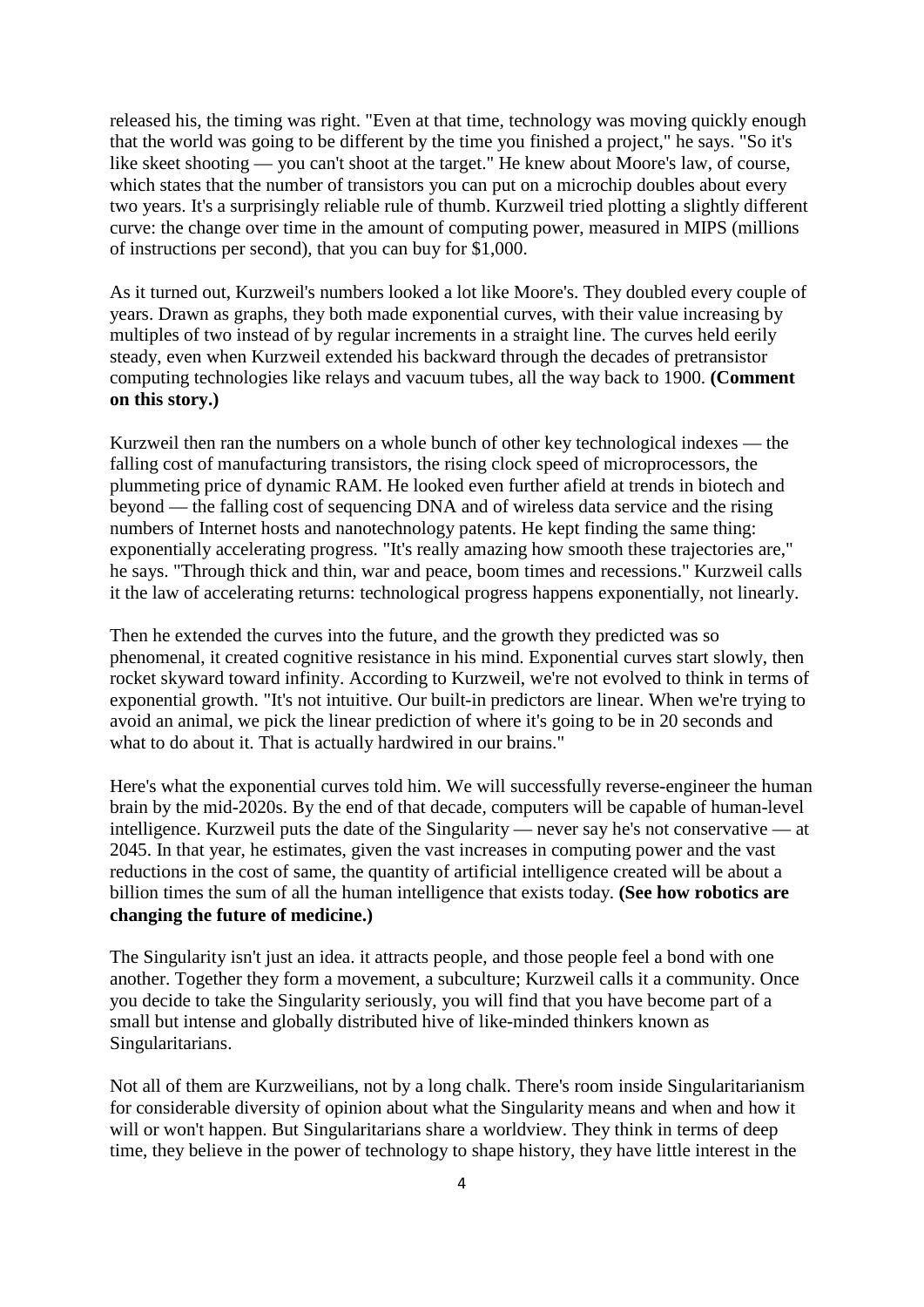conventional wisdom about anything, and they cannot believe you're walking around living your life and watching TV as if the artificial-intelligence revolution were not about to erupt and change absolutely everything. They have no fear of sounding ridiculous; your ordinary citizen's distaste for apparently absurd ideas is just an example of irrational bias, and Singularitarians have no truck with irrationality. When you enter their mind-space you pass through an extreme gradient in worldview, a hard ontological shear that separates Singularitarians from the common run of humanity. Expect turbulence.

In addition to the Singularity University, which Kurzweil co-founded, there's also a Singularity Institute for Artificial Intelligence, based in San Francisco. It counts among its advisers Peter Thiel, a former CEO of PayPal and an early investor in Facebook. The institute holds an annual conference called the Singularity Summit. (Kurzweil co-founded that too.) Because of the highly interdisciplinary nature of Singularity theory, it attracts a diverse crowd. Artificial intelligence is the main event, but the sessions also cover the galloping progress of, among other fields, genetics and nanotechnology. **[\(See TIME's computer](http://search.time.com/results.html?N=46&Ntt=computers&iid=covers)  [covers.\)](http://search.time.com/results.html?N=46&Ntt=computers&iid=covers)**

At the 2010 summit, which took place in August in San Francisco, there were not just computer scientists but also psychologists, neuroscientists, nanotechnologists, molecular biologists, a specialist in wearable computers, a professor of emergency medicine, an expert on cognition in gray parrots and the professional magician and debunker James "the Amazing" Randi. The atmosphere was a curious blend of Davos and UFO convention. Proponents of seasteading — the practice, so far mostly theoretical, of establishing politically autonomous floating communities in international waters — handed out pamphlets. An android chatted with visitors in one corner.

After artificial intelligence, the most talked-about topic at the 2010 summit was life extension. Biological boundaries that most people think of as permanent and inevitable Singularitarians see as merely intractable but solvable problems. Death is one of them. Old age is an illness like any other, and what do you do with illnesses? You cure them. Like a lot of Singularitarian ideas, it sounds funny at first, but the closer you get to it, the less funny it seems. It's not just wishful thinking; there's actual science going on here.

For example, it's well known that one cause of the physical degeneration associated with aging involves telomeres, which are segments of DNA found at the ends of chromosomes. Every time a cell divides, its telomeres get shorter, and once a cell runs out of telomeres, it can't reproduce anymore and dies. But there's an enzyme called telomerase that reverses this process; it's one of the reasons cancer cells live so long. So why not treat regular noncancerous cells with telomerase? In November, researchers at Harvard Medical School announced in *Nature* that they had done just that. They administered telomerase to a group of mice suffering from age-related degeneration. The damage went away. The mice didn't just get better; they got younger. **[\(Comment on this story.\)](http://www.time.com/time/health/article/0,8599,2048138,00.html#comments)**

Aubrey de Grey is one of the world's best-known life-extension researchers and a Singularity Summit veteran. A British biologist with a doctorate from Cambridge and a famously formidable beard, de Grey runs a foundation called SENS, or Strategies for Engineered Negligible Senescence. He views aging as a process of accumulating damage, which he has divided into seven categories, each of which he hopes to one day address using regenerative medicine. "People have begun to realize that the view of aging being something immutable —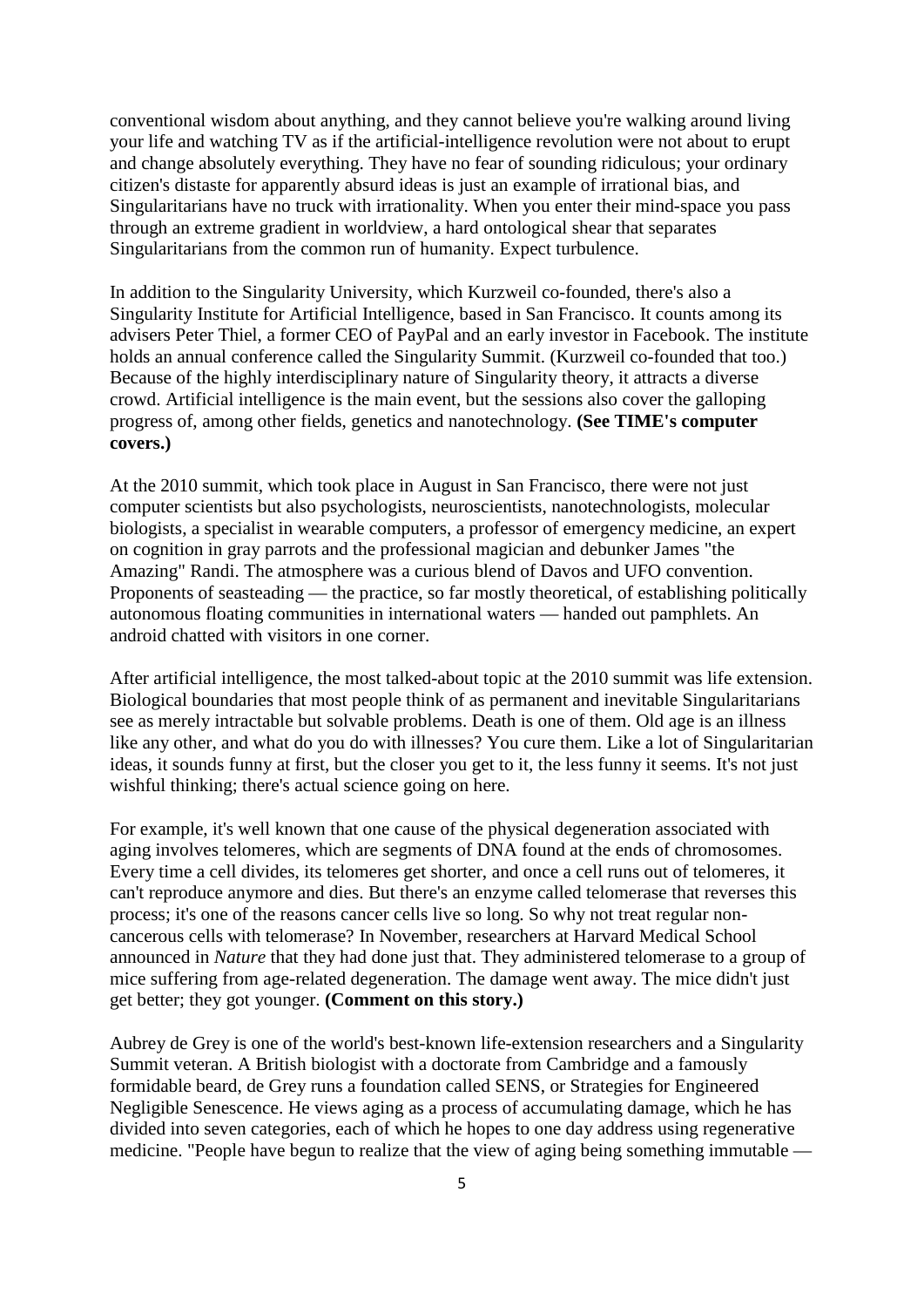rather like the heat death of the universe — is simply ridiculous," he says. "It's just childish. The human body is a machine that has a bunch of functions, and it accumulates various types of damage as a side effect of the normal function of the machine. Therefore in principal that damage can be repaired periodically. This is why we have vintage cars. It's really just a matter of paying attention. The whole of medicine consists of messing about with what looks pretty inevitable until you figure out how to make it not inevitable."

Kurzweil takes life extension seriously too. His father, with whom he was very close, died of heart disease at 58. Kurzweil inherited his father's genetic predisposition; he also developed Type 2 diabetes when he was 35. Working with Terry Grossman, a doctor who specializes in longevity medicine, Kurzweil has published two books on his own approach to life extension, which involves taking up to 200 pills and supplements a day. He says his diabetes is essentially cured, and although he's 62 years old from a chronological perspective, he estimates that his biological age is about 20 years younger.

But his goal differs slightly from de Grey's. For Kurzweil, it's not so much about staying healthy as long as possible; it's about staying alive until the Singularity. It's an attempted handoff. Once hyper-intelligent artificial intelligences arise, armed with advanced nanotechnology, they'll really be able to wrestle with the vastly complex, systemic problems associated with aging in humans. Alternatively, by then we'll be able to transfer our minds to sturdier vessels such as computers and robots. He and many other Singularitarians take seriously the proposition that many people who are alive today will wind up being functionally immortal.

It's an idea that's radical and ancient at the same time. In "Sailing to Byzantium," W.B. Yeats describes mankind's fleshly predicament as a soul fastened to a dying animal. Why not unfasten it and fasten it to an immortal robot instead? But Kurzweil finds that life extension produces even more resistance in his audiences than his exponential growth curves. "There are people who can accept computers being more intelligent than people," he says. "But the idea of significant changes to human longevity — that seems to be particularly controversial. People invested a lot of personal effort into certain philosophies dealing with the issue of life and death. I mean, that's the major reason we have religion." **[\(See the top 10 medical](http://www.time.com/time/specials/packages/article/0,28804,2035319_2034529,00.html)  [breakthroughs of 2010.\)](http://www.time.com/time/specials/packages/article/0,28804,2035319_2034529,00.html)**

Of course, a lot of people think the Singularity is nonsense — a fantasy, wishful thinking, a Silicon Valley version of the Evangelical story of the Rapture, spun by a man who earns his living making outrageous claims and backing them up with pseudoscience. Most of the serious critics focus on the question of whether a computer can truly become intelligent.

The entire field of artificial intelligence, or AI, is devoted to this question. But AI doesn't currently produce the kind of intelligence we associate with humans or even with talking computers in movies — HAL or C3PO or Data. Actual AIs tend to be able to master only one highly specific domain, like interpreting search queries or playing chess. They operate within an extremely specific frame of reference. They don't make conversation at parties. They're intelligent, but only if you define intelligence in a vanishingly narrow way. The kind of intelligence Kurzweil is talking about, which is called strong AI or artificial general intelligence, doesn't exist yet.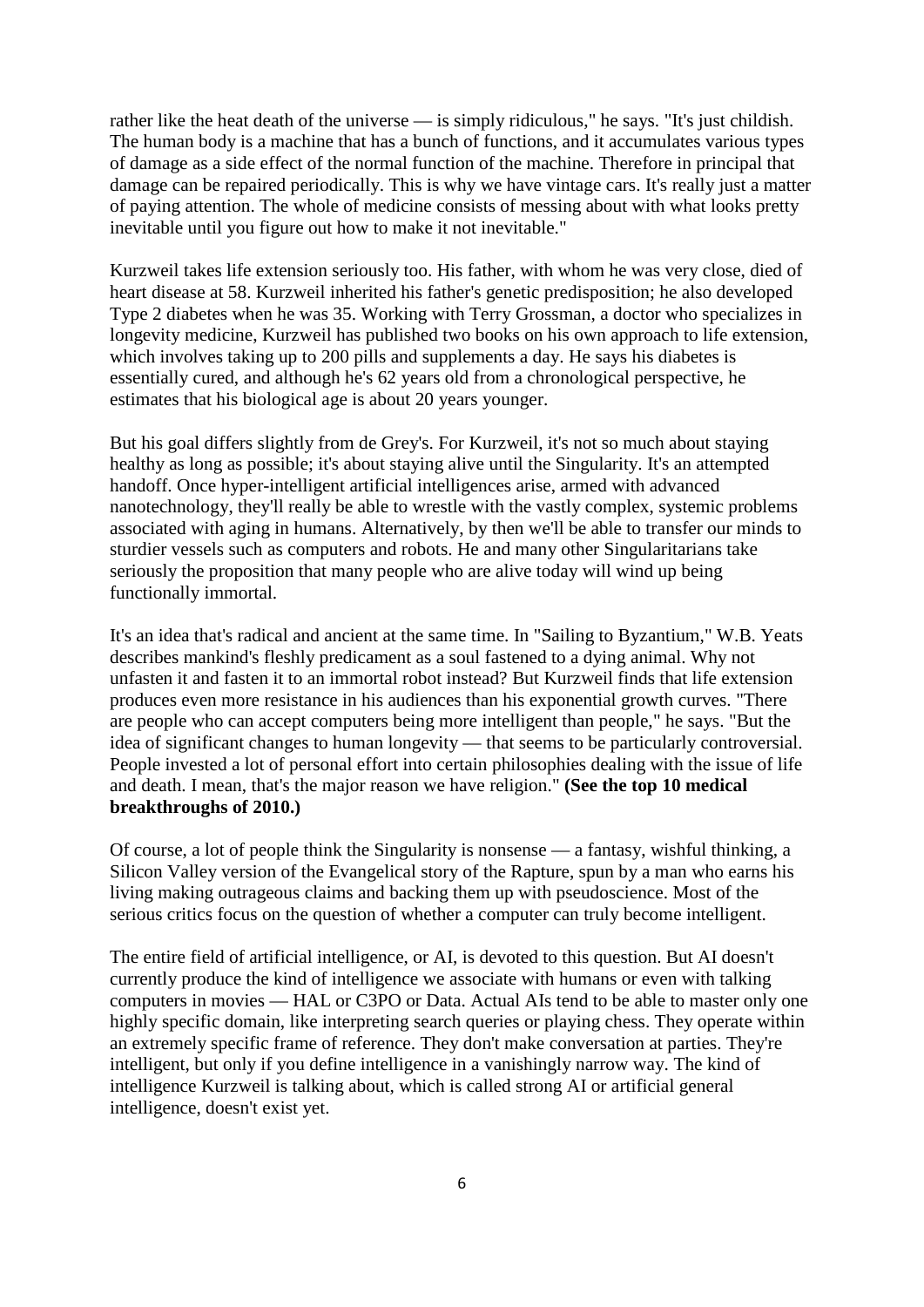Why not? Obviously we're still waiting on all that exponentially growing computing power to get here. But it's also possible that there are things going on in our brains that can't be duplicated electronically no matter how many MIPS you throw at them. The neurochemical architecture that generates the ephemeral chaos we know as human consciousness may just be too complex and analog to replicate in digital silicon. The biologist Dennis Bray was one of the few voices of dissent at last summer's Singularity Summit. "Although biological components act in ways that are comparable to those in electronic circuits," he argued, in a talk titled "What Cells Can Do That Robots Can't," "they are set apart by the huge number of different states they can adopt. Multiple biochemical processes create chemical modifications of protein molecules, further diversified by association with distinct structures at defined locations of a cell. The resulting combinatorial explosion of states endows living systems with an almost infinite capacity to store information regarding past and present conditions and a unique capacity to prepare for future events." That makes the ones and zeros that computers trade in look pretty crude. **[\(See how to live 100 years.\)](http://www.time.com/time/specials/packages/article/0,28804,1963392_1963365,00.html)**

Underlying the practical challenges are a host of philosophical ones. Suppose we did create a computer that talked and acted in a way that was indistinguishable from a human being — in other words, a computer that could pass the Turing test. (Very loosely speaking, such a computer would be able to pass as human in a blind test.) Would that mean that the computer was sentient, the way a human being is? Or would it just be an extremely sophisticated but essentially mechanical automaton without the mysterious spark of consciousness — a machine with no ghost in it? And how would we know?

Even if you grant that the Singularity is plausible, you're still staring at a thicket of unanswerable questions. If I can scan my consciousness into a computer, am I still me? What are the geopolitics and the socioeconomics of the Singularity? Who decides who gets to be immortal? Who draws the line between sentient and nonsentient? And as we approach immortality, omniscience and omnipotence, will our lives still have meaning? By beating death, will we have lost our essential humanity?

Kurzweil admits that there's a fundamental level of risk associated with the Singularity that's impossible to refine away, simply because we don't know what a highly advanced artificial intelligence, finding itself a newly created inhabitant of the planet Earth, would choose to do. It might not feel like competing with us for resources. One of the goals of the Singularity Institute is to make sure not just that artificial intelligence develops but also that the AI is friendly. You don't have to be a super-intelligent cyborg to understand that introducing a superior life-form into your own biosphere is a basic Darwinian error. **[\(Comment on this](http://www.time.com/time/health/article/0,8599,2048138,00.html#comments)  [story.\)](http://www.time.com/time/health/article/0,8599,2048138,00.html#comments)**

If the Singularity is coming, these questions are going to get answers whether we like it or not, and Kurzweil thinks that trying to put off the Singularity by banning technologies is not only impossible but also unethical and probably dangerous. "It would require a totalitarian system to implement such a ban," he says. "It wouldn't work. It would just drive these technologies underground, where the responsible scientists who we're counting on to create the defenses would not have easy access to the tools."

Kurzweil is an almost inhumanly patient and thorough debater. He relishes it. He's tireless in hunting down his critics so that he can respond to them, point by point, carefully and in detail. Take the question of whether computers can replicate the biochemical complexity of an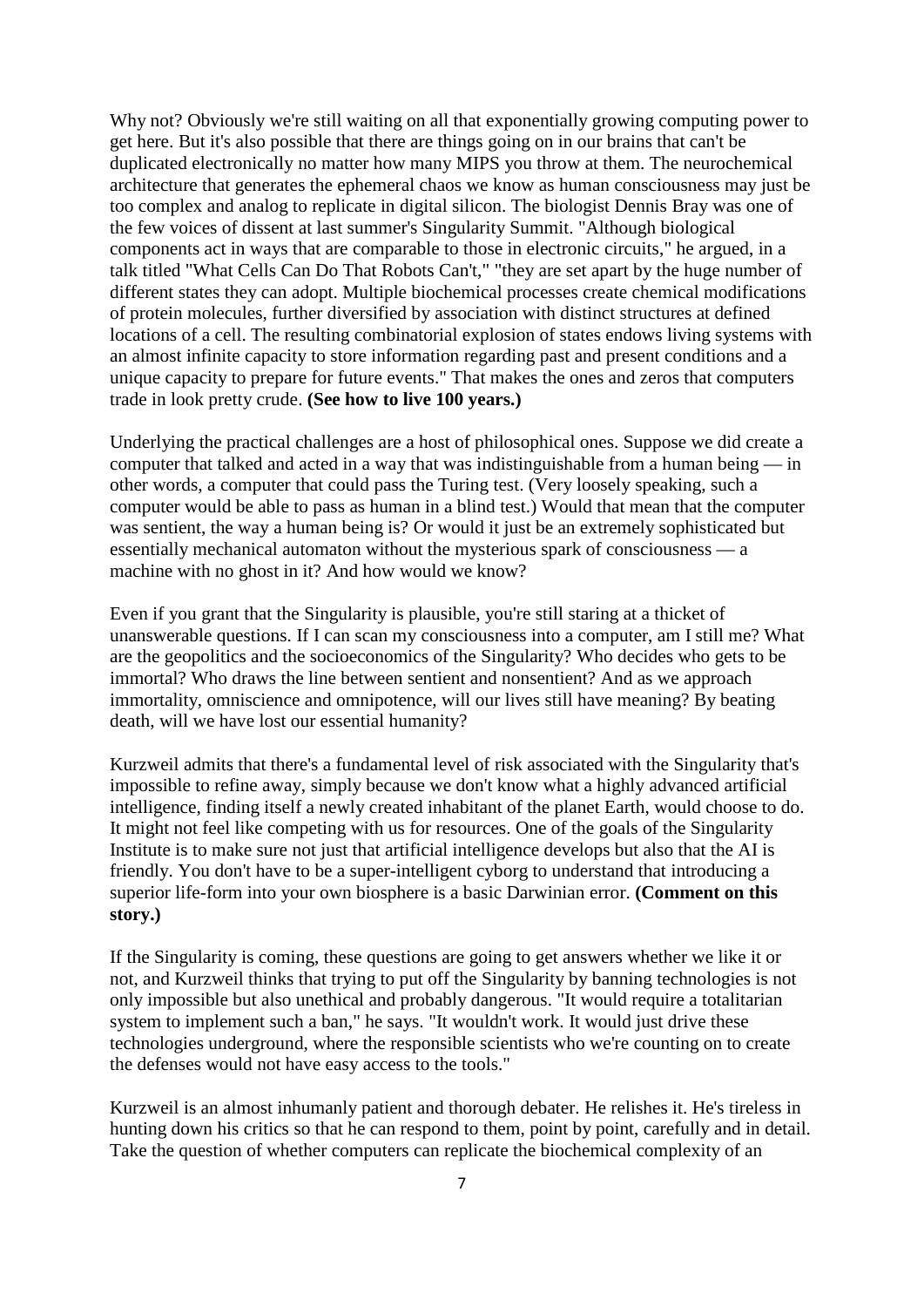organic brain. Kurzweil yields no ground there whatsoever. He does not see any fundamental difference between flesh and silicon that would prevent the latter from thinking. He defies biologists to come up with a neurological mechanism that could not be modeled or at least matched in power and flexibility by software running on a computer. He refuses to fall on his knees before the mystery of the human brain. "Generally speaking," he says, "the core of a disagreement I'll have with a critic is, they'll say, Oh, Kurzweil is underestimating the complexity of reverse-engineering of the human brain or the complexity of biology. But I don't believe I'm underestimating the challenge. I think they're underestimating the power of exponential growth."

This position doesn't make Kurzweil an outlier, at least among Singularitarians. Plenty of people make more-extreme predictions. Since 2005 the neuroscientist Henry Markram has been running an ambitious initiative at the Brain Mind Institute of the Ecole Polytechnique in Lausanne, Switzerland. It's called the Blue Brain project, and it's an attempt to create a neuron-by-neuron simulation of a mammalian brain, using IBM's Blue Gene super-computer. So far, Markram's team has managed to simulate one neocortical column from a rat's brain, which contains about 10,000 neurons. Markram has said that he hopes to have a complete virtual human brain up and running in 10 years. (Even Kurzweil sniffs at this. If it worked, he points out, you'd then have to educate the brain, and who knows how long that would take?) **[\(See portraits of centenarians.\)](http://www.time.com/time/photogallery/0,29307,1961975,00.html)**

By definition, the future beyond the Singularity is not knowable by our linear, chemical, animal brains, but Kurzweil is teeming with theories about it. He positively flogs himself to think bigger and bigger; you can see him kicking against the confines of his aging organic hardware. "When people look at the implications of ongoing exponential growth, it gets harder and harder to accept," he says. "So you get people who really accept, yes, things are progressing exponentially, but they fall off the horse at some point because the implications are too fantastic. I've tried to push myself to really look."

In Kurzweil's future, biotechnology and nanotechnology give us the power to manipulate our bodies and the world around us at will, at the molecular level. Progress hyperaccelerates, and every hour brings a century's worth of scientific breakthroughs. We ditch Darwin and take charge of our own evolution. The human genome becomes just so much code to be bug-tested and optimized and, if necessary, rewritten. Indefinite life extension becomes a reality; people die only if they choose to. Death loses its sting once and for all. Kurzweil hopes to bring his dead father back to life.

We can scan our consciousnesses into computers and enter a virtual existence or swap our bodies for immortal robots and light out for the edges of space as intergalactic godlings. Within a matter of centuries, human intelligence will have re-engineered and saturated all the matter in the universe. This is, Kurzweil believes, our destiny as a species. **[\(See the costs of](http://www.time.com/time/specials/packages/article/0,28804,1963392_1963366_1963382,00.html)  [living a long life.\)](http://www.time.com/time/specials/packages/article/0,28804,1963392_1963366_1963382,00.html)**

Or it isn't. When the big questions get answered, a lot of the action will happen where no one can see it, deep inside the black silicon brains of the computers, which will either bloom bit by bit into conscious minds or just continue in ever more brilliant and powerful iterations of nonsentience.